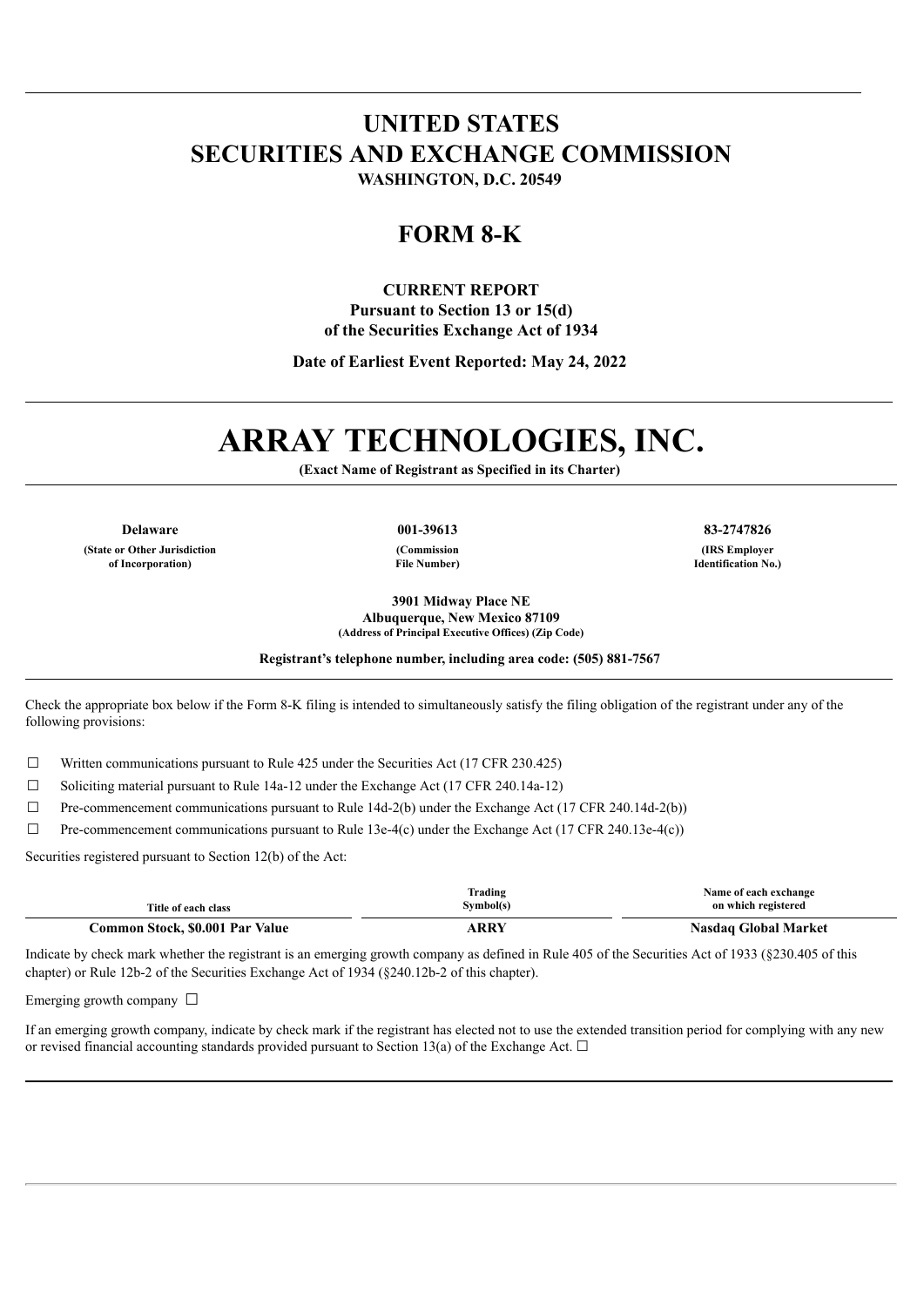#### **Item 5.07 Submission of Matters to a Vote of Security Holders.**

The Company's 2022 Annual Meeting of Stockholders (the "Annual Meeting") was held on May 24, 2022. Matters voted on at the Annual Meeting and the results thereof were as follows:

*1. Election of Directors*. The following individuals were elected as Class II directors to the Company's Board of Directors for a term of three years, each to serve until the annual meeting of stockholders in 2025 or until their successors are duly elected and qualified:

| <b>Nominee</b>   | For         | Withheld   | <b>Broker</b><br><b>Non-Votes</b> |
|------------------|-------------|------------|-----------------------------------|
| Paulo Almirante  | 108,527,245 | 5,261,971  | 6,900,865                         |
| Ron Corio        | 77.224.116  | 36,565,100 | 6,900,865                         |
| Jayanthi Iyengar | 63,236,123  | 50,553,093 | 6,900,865                         |

*2. Ratification of Auditors*. Stockholders ratified the appointment of BDO USA, LLP as the Company's independent registered public accounting firm for the fiscal year ended December 31, 2022:

|             | <b>Votes Cast</b> |
|-------------|-------------------|
| For         | 119,930,498       |
| Against     | 438,207           |
| Abstentions | 321,376           |

*3. Approval of the Array Technologies, Inc. Employee Stock Purchase Plan*. Stockholders approved the Company's Employee Stock Purchase Plan:

|                         | <b>Votes Cast</b> |
|-------------------------|-------------------|
| For                     | 113,226,777       |
| Against                 | 163,730           |
| Abstentions             | 398,709           |
| <b>Broker Non-Votes</b> | 6,900,865         |

*4. Non-Binding Advisory Vote on Frequency of Say-on-Pay*. Stockholders voted, on a non-binding advisory basis, to hold an advisory vote regarding executive compensation annually:

|                         | <b>Votes Cast</b> |
|-------------------------|-------------------|
| One Year                | 112,522,519       |
| Two Years               | 24,035            |
| Three Years             | 963,453           |
| Abstentions             | 279,209           |
| <b>Broker Non-Votes</b> | 6,900,865         |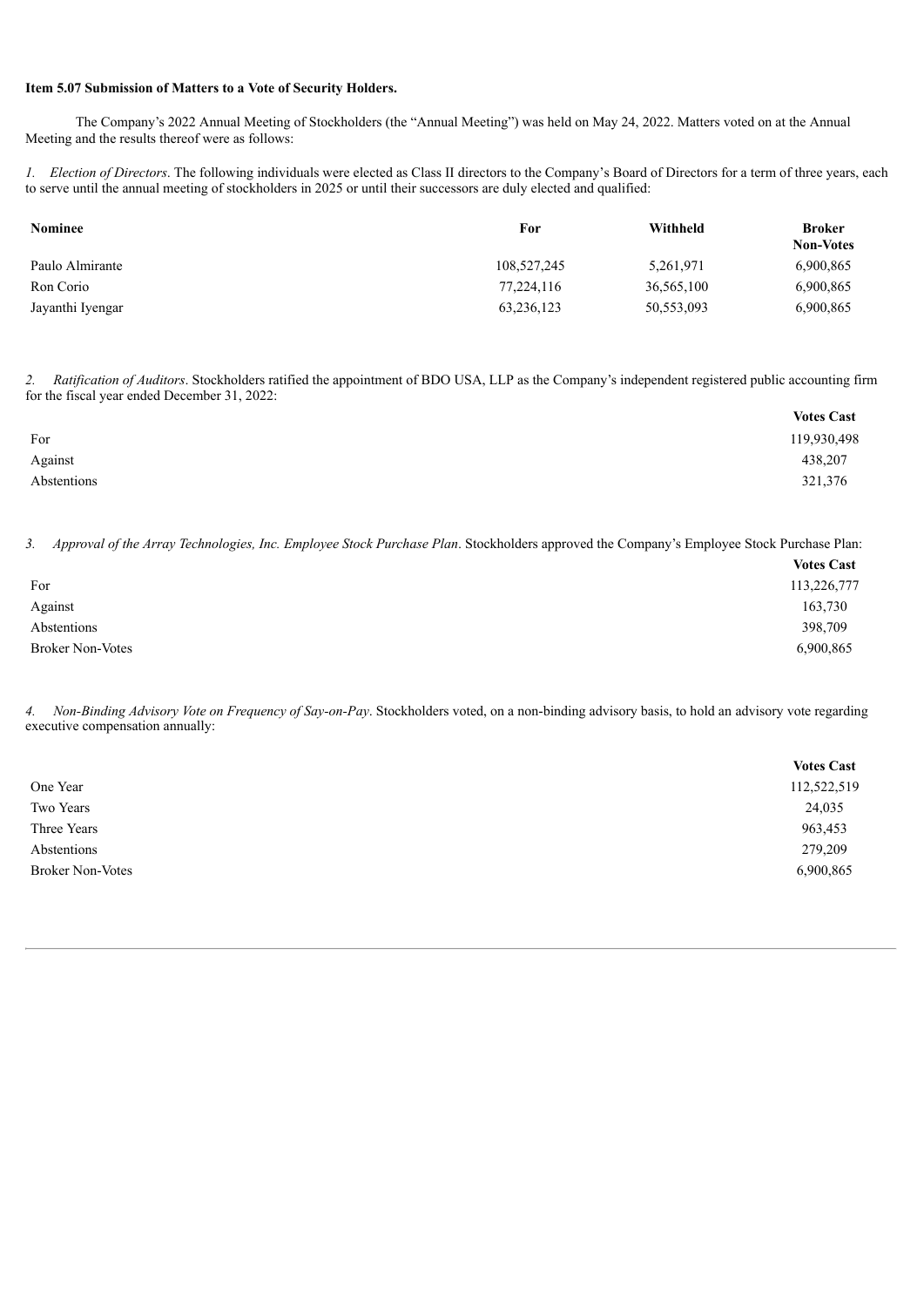### **Item 9.01 Financial Statements and Exhibits.**

(d) *Exhibits*.

None.